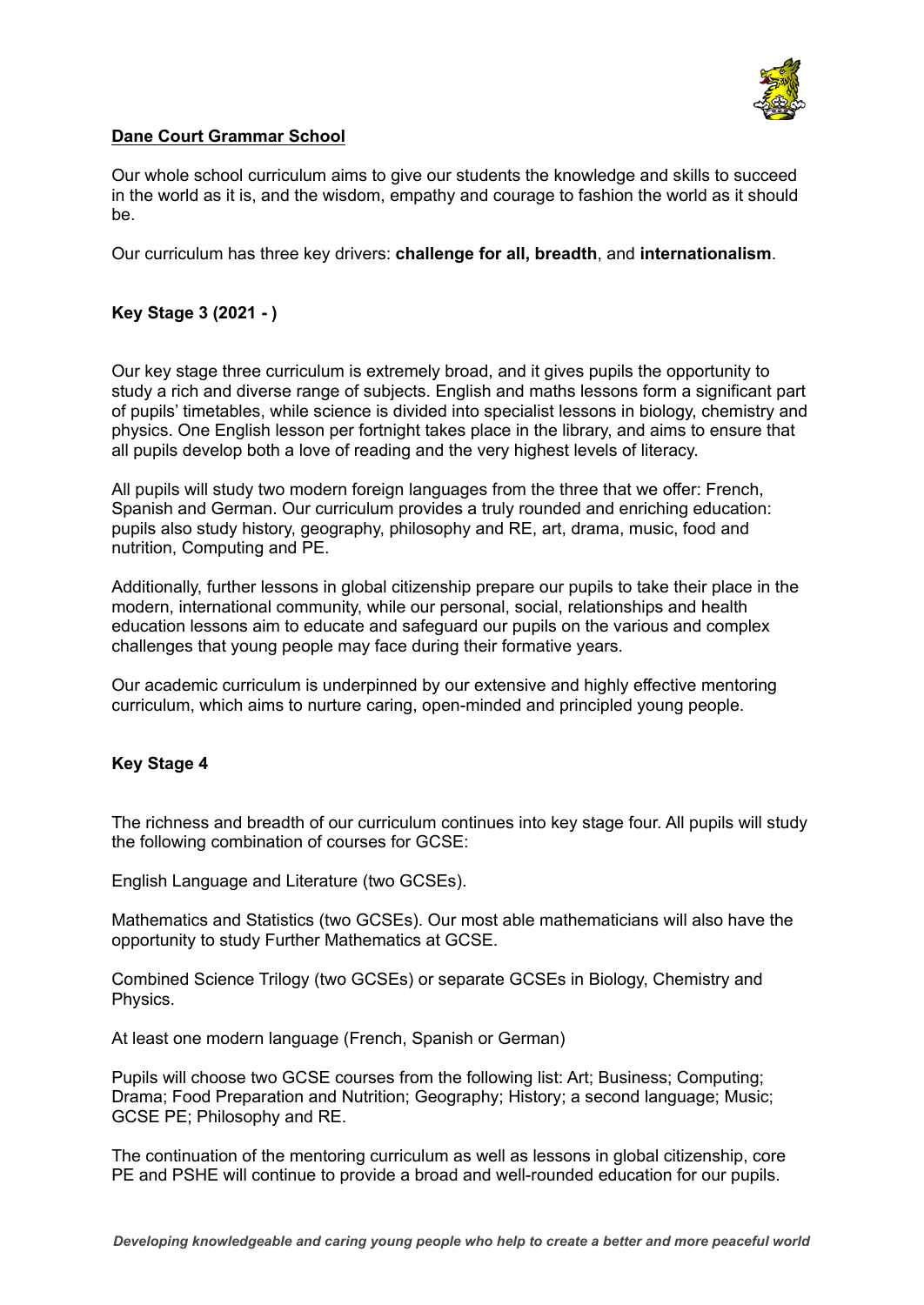

# **Key Stage 5**

Our sixth form offers a range of programmes and pathways from the International Baccalaureate, the broadest, most challenging and most internationally-recognised qualification in the world.

The **International Baccalaureate Diploma Programme** comprises six subjects from across the IB subject groups. The structure and unity of the programme is exemplified below:



An IBDP study programme consists of one subject from each of the following groups. Group 6 subjects are optional, so students may choose two subjects in group 2, 3 or 4 if they wish. Additional flexibility is provided by Environmental Systems and Societies, which spans both Group 3 and Group 4.

The core of the IBDP consists of Theory of Knowledge (TOK), Creativity, Activity, Service (CAS), and the Extended Essay (EE). These three elements are an integral part of the DP experience.

| Group 1               | Group 2  | Group 3      | Group 4         | Group 5            | Group 6           |
|-----------------------|----------|--------------|-----------------|--------------------|-------------------|
| English<br>Literature | French   | Anthropology | <b>Biology</b>  | <b>Mathematics</b> | Film              |
|                       | German   | Geography    | Chemistry       |                    | <b>Music</b>      |
|                       | Japanese | History      | Physics         |                    | Theatre           |
|                       | Spanish  | <b>ESS</b>   |                 |                    | <b>Visual Art</b> |
|                       |          | Philosophy   | Food<br>Science |                    |                   |
|                       |          | Psychology   |                 |                    |                   |